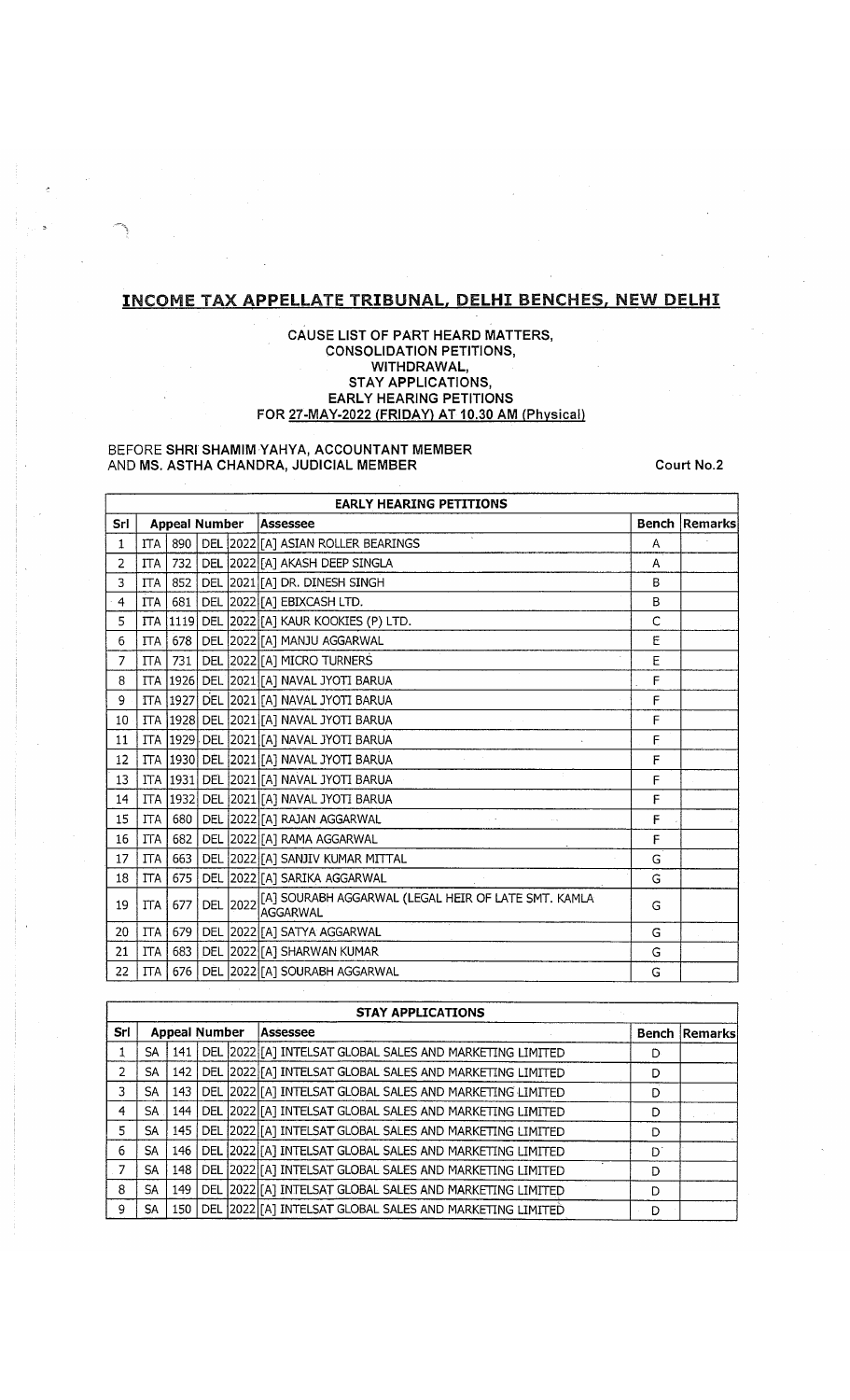|  |  |  | 10   SA   151   DEL   2022   IAI INTELSAT GLOBAL SALES AND MARKETING LIMITED |  |
|--|--|--|------------------------------------------------------------------------------|--|
|  |  |  |                                                                              |  |
|  |  |  |                                                                              |  |

|     | <b>WITHDRAWAL MATTERS</b> |                      |  |  |                                                 |            |                      |  |  |  |  |  |  |
|-----|---------------------------|----------------------|--|--|-------------------------------------------------|------------|----------------------|--|--|--|--|--|--|
| Srl |                           | <b>Appeal Number</b> |  |  | Assessee                                        |            | <b>Bench Remarks</b> |  |  |  |  |  |  |
|     |                           |                      |  |  | ITA 4695 DEL 2018 [A] SARSWATI SHIKSHA SAMITI   | G          |                      |  |  |  |  |  |  |
| 2   |                           |                      |  |  | ITA 8150 DEL 2019 [A] SHRI RAM                  | G          |                      |  |  |  |  |  |  |
| 3.  |                           |                      |  |  | ITA 3913 DEL 2019 [A] BHAGWAN ENGG. INDUSTRIES  | А          |                      |  |  |  |  |  |  |
| 4   |                           |                      |  |  | ITA 5958 DEL 2019 [A] SIMAR INFRASTRUCTURES LTD | G          |                      |  |  |  |  |  |  |
| 5   |                           |                      |  |  | ITA 6875 DEL 2018 [A] PAWAN KUMAR TELTIA        | <b>SMC</b> | R/M                  |  |  |  |  |  |  |
| 6   |                           |                      |  |  | ITA 6876 DEL 2018 [A] CHAMDRA TELTIA            | <b>SMC</b> | R/M                  |  |  |  |  |  |  |
| 7   |                           |                      |  |  | ITA 6877 DEL 2018 [A] PAWAN KUMAR TELTIA (HUF)  | <b>SMC</b> | R/M                  |  |  |  |  |  |  |
| 8   |                           |                      |  |  | ITA 7016 DEL 2019 [D] UTECH DEVELOPERS LTD.     | н          |                      |  |  |  |  |  |  |

|            | <b>CONSOLIDATION PETITIONS</b> |                      |  |  |                                         |  |                      |  |  |  |  |  |
|------------|--------------------------------|----------------------|--|--|-----------------------------------------|--|----------------------|--|--|--|--|--|
| <b>Srl</b> |                                | <b>Appeal Number</b> |  |  | Assessee                                |  | <b>Bench Remarks</b> |  |  |  |  |  |
|            |                                |                      |  |  | ITA  1533  DEL  2021 [A] ANI BALA GOYAL |  |                      |  |  |  |  |  |
|            |                                |                      |  |  | ! ITA  1534  DEL  2021 [A] YUGANK GOYAL |  |                      |  |  |  |  |  |

|      |                        | <b>RECONSRUCT MATTERS</b>                                                         |  |  |
|------|------------------------|-----------------------------------------------------------------------------------|--|--|
| -Srl | Appeal Number Assessee |                                                                                   |  |  |
|      |                        | 1   ITA  4382  DEL  2018 [A] THE BHARAT CO-OPERATIVE THRIFT & CREDIT SOCIETY LTD. |  |  |

# **BEFORE SHRI ANIL CHATURVEDI, ACCOUNTANT MEMBER** AND SHRI KUL BHARAT, JUDICIAL MEMBER **COULD AND SHRI KUL BHARAT**, JUDICIAL MEMBER

|       |                          | <b>PART HEARD MATTERS</b>                    |               |
|-------|--------------------------|----------------------------------------------|---------------|
| - Srl | Appeal Number   Assessee |                                              | Bench Remarks |
|       |                          | 1 I ITA 6112 DEL 2017 [A] SOJITZ CORPORATION |               |

# **BEFORE SHRI SAKTIJIT DEY, JUDICIAL MEMBER** AND DR. BRR KUMAR, ACCOUNTANT MEMBER Court No. 4 5

**PART HEARD MATTERS Sri | Appeal Number | Assessee <b>Bench Remarks** | Bench Remarks 1 | CO | 4 | DEL 2022 [A] M/S SEH REALTORS PVT. LTD.  $2 | CO | 5 | DEL | 2022 | [A] M/S SEM REALTORS PVT. LTD.$ 3 CO 6 DEL 2022 [A] M/S SEH REALTORS PVT. LTD. 4 CO 7 DEL 2022 [A] M/S SEH REALTORS PVT. LTD. G  $5 \mid CO \mid 8 \mid DEL \mid 2022 \mid [A] \mid M/S$  SEH REALTORS PVT. LTD. 6 CO 11 DEL 2022 [A] M/S SPAN INDIA PVT. LTD. 7 CO 12 DEL 2022 [A] M/S SPAN INDIA PVT. LTD. G 8 | CO | 13 | DEL | 2022 | [A] M/S SPAN INDIA PVT. LTD.  $9 | CO | 14 | DEL | 2022 | [A] M/S SPAN INDIA PVT. LTD.$  G 10 CO 15 DEL 2022 [A] M/S SPAN INDIA PVT. LTD. G 11 CO 16 DEL 2022 [A] M/S SPAN INDIA PVT. LTD. G 12 ITA 309 DEL 2017 [D] M/S SPAN INDIA PVT. LTD. G 13 ITA 310 DEL 2017 [D] M/S SPAN INDIA PVT. LTD. G 14 ITA 311 DEL 2017 [D] M/S SPAN INDIA PVT. LTD. G 15 ITA 312 DEL 2017 [D] M/S SPAN INDIA PVT. LTD. G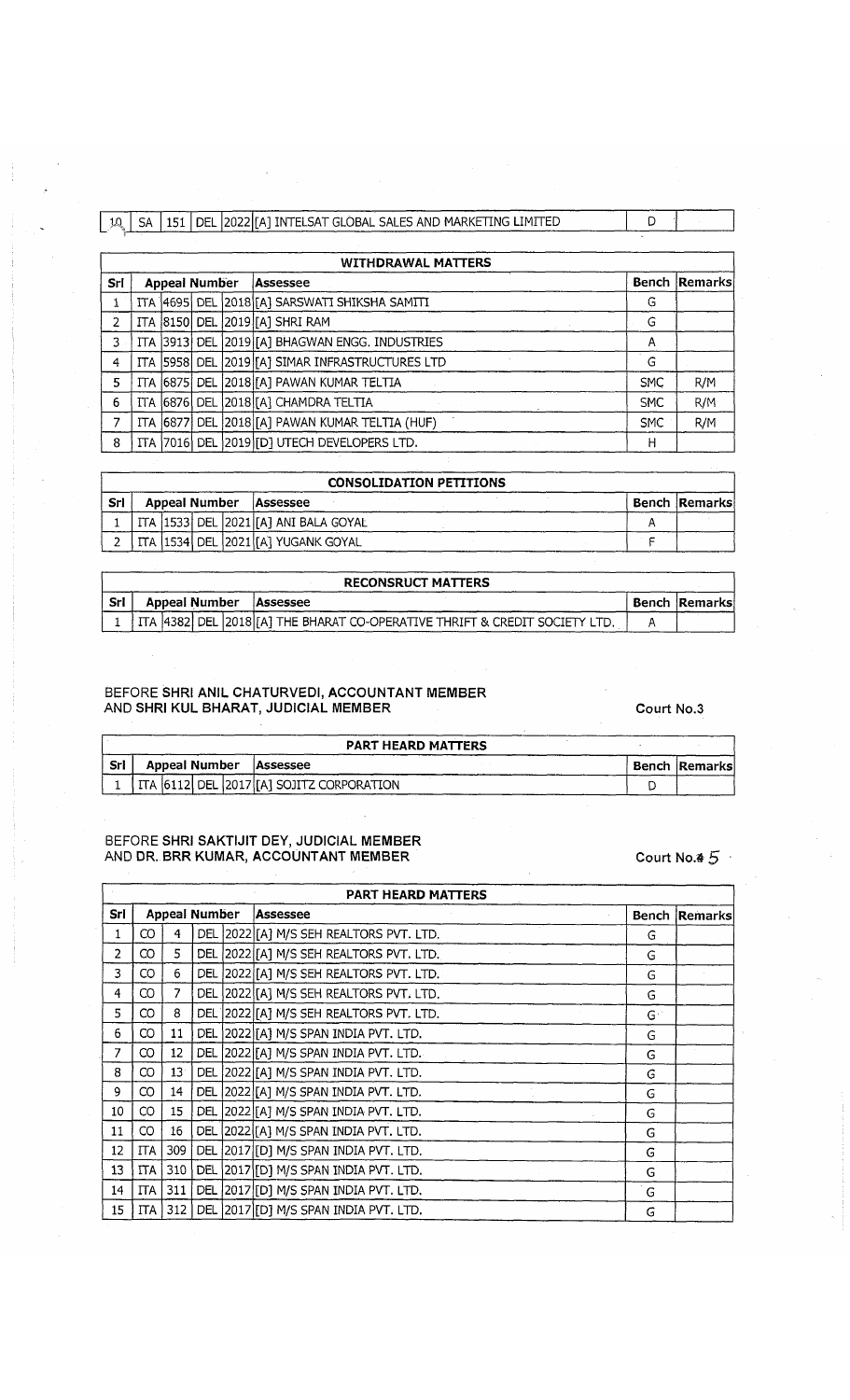| 16   |            |     |  | ITA 313   DEL 2017 [D] M/S SPAN INDIA PVT. LTD. | G           |  |
|------|------------|-----|--|-------------------------------------------------|-------------|--|
| رِ*ِ | ITA        | 314 |  | DEL 2017 [D] M/S SPAN INDIA PVT. LTD.           | G           |  |
| 18   | <b>ITA</b> | 788 |  | DEL 2017 [D] M/S SEH REALTORS PVT. LTD.         | G           |  |
| 19   | <b>ITA</b> | 789 |  | DEL 2017 [D] M/S SEH REALTORS PVT. LTD.         | G           |  |
| 20   | <b>ITA</b> | 790 |  | DEL 2017 [D] M/S SEH REALTORS PVT. LTD.         | G           |  |
| 21   | ITA        |     |  | 791   DEL 2017 [D] M/S SEH REALTORS PVT. LTD.   | G           |  |
| 22   | ITA        | 792 |  | DEL 2017 [D] M/S SEH REALTORS PVT. LTD.         | G           |  |
| 23   |            |     |  | ITA 3591 DEL 2017 [D] M/S VATIKA LIMITED        | G           |  |
| 24   |            |     |  | ITA 3592 DEL 2017 [D] M/S VATIKA LIMITED        | G           |  |
| 25   |            |     |  | ITA 3593 DEL 2017 [D] M/S VATIKA LIMITED        | G           |  |
| 26   |            |     |  | ITA 3594 DEL 2017 [D] M/S VATIKA LIMITED        | G           |  |
| 27   |            |     |  | ITA 3595 DEL 2017 [D] M/S VATIKA LIMITED        | G           |  |
| 28   |            |     |  | ITA 3596 DEL 2017 [D] M/S VATIKA LIMITED        | $\cdot$ G   |  |
| 29   |            |     |  | ITA 3597 DEL 2017 [D] M/S VATIKA LIMITED        | G           |  |
| 30   |            |     |  | ITA 3598 DEL 2017 [D] M/S VATIKA LIMITED        | G           |  |
| 31   |            |     |  | ITA 3705 DEL 2017 [A] VATIKA LTD.               | G           |  |
| 32   |            |     |  | ITA 3706 DEL 2017 [A] VATIKA LTD.               | G           |  |
| 33   |            |     |  | ITA 3707 DEL 2017 [A] VATIKA LTD.               | G           |  |
| 34   |            |     |  | ITA 3708 DEL 2017 [A] VATIKA LTD.               | G           |  |
| 35   |            |     |  | ITA 3709 DEL 2017 [A] VATIKA LTD.               | $\mathsf G$ |  |
| 36   |            |     |  | ITA 3710 DEL 2017 [A] VATIKA LTD.               | G           |  |
| 37   |            |     |  | ITA 3711 DEL 2017 [[A] VATIKA LTD.              | G           |  |
| 38   |            |     |  | ITA 3712 DEL 2017 [[A] VATIKA LTD.              | G           |  |

# BEFORE SHRI CHALLA NAGENDRA PRASAD, JUDICIAL MEMBER Court No.6

|     | <b>PART HEARD MATTERS</b> |                      |  |  |                                                 |            |                      |  |  |  |  |  |  |
|-----|---------------------------|----------------------|--|--|-------------------------------------------------|------------|----------------------|--|--|--|--|--|--|
| Srl |                           | <b>Appeal Number</b> |  |  | Assessee                                        |            | <b>Bench Remarks</b> |  |  |  |  |  |  |
|     |                           |                      |  |  | ITA   33   DEL 2020 [A] DAZZLE AGROTECH PVT LTD | <b>SMC</b> |                      |  |  |  |  |  |  |
|     |                           |                      |  |  | ITA   518   DEL  2020 [A] ABHINAV SEHGAL        | <b>SMC</b> |                      |  |  |  |  |  |  |

علقاً **Assistant Registrar 25-May-2022**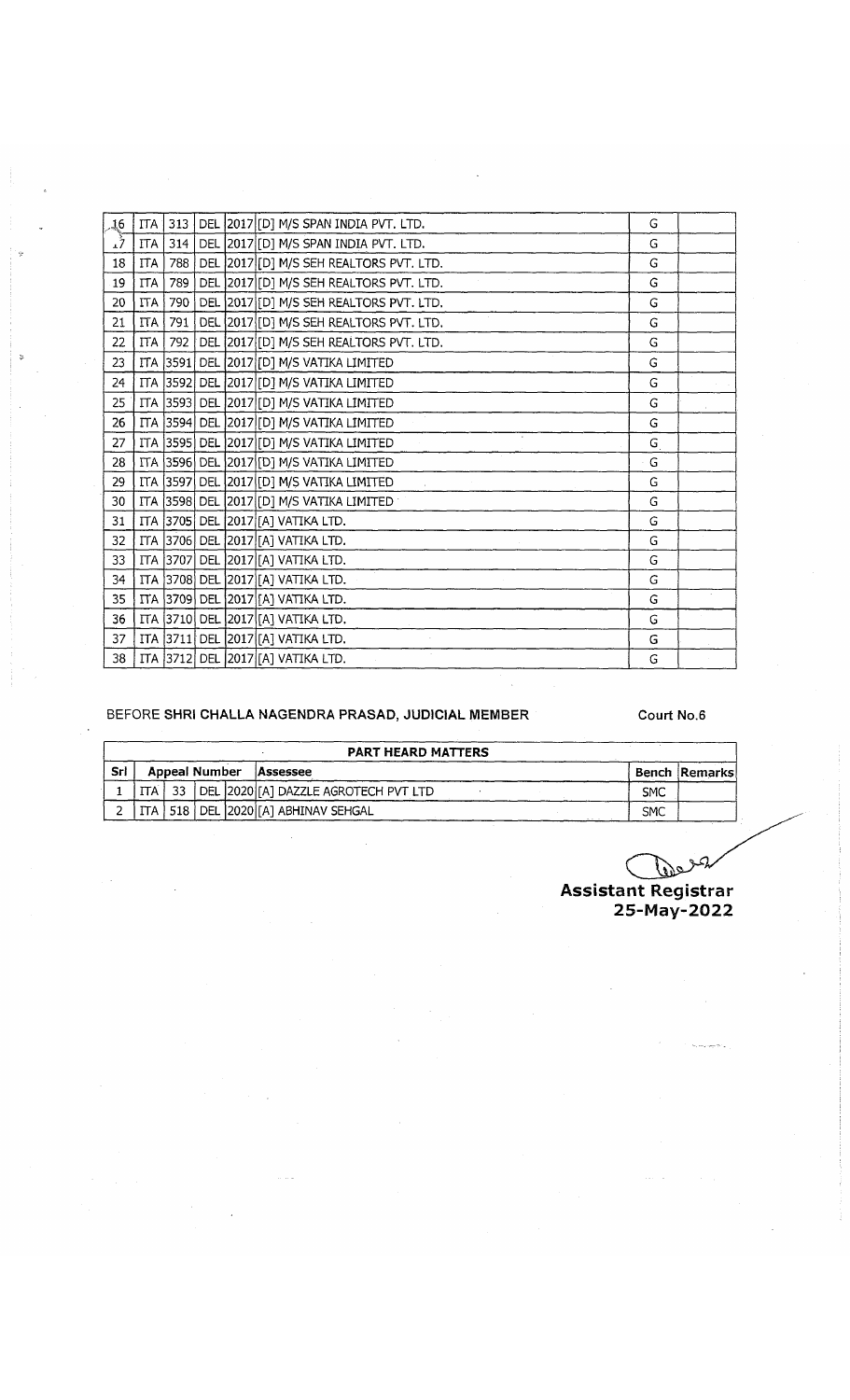#### **CAUSE LIST OF MISCELLANEOUS APPLICATIONS** FOR 27-MAY-2022 (FRIDAY) (PHYSICAL) AT 10:30AM

# BEFORE **SHRI ANIL CHATURVEDI, ACCOUNTANT MEMBER** AND **SHRI SAKTIJIT DEY, JUDICIAL MEMBER**

|     |                      |     |     | <b>MISCELLANEOUS APPLICATIONS</b>                 |              | <b>COURT NO.-31</b> |  |  |
|-----|----------------------|-----|-----|---------------------------------------------------|--------------|---------------------|--|--|
| Srl | <b>Appeal Number</b> |     |     | lAssessee                                         | <b>Bench</b> | ΤО<br>Author        |  |  |
|     | MА                   | 401 |     | DEL   2018   [A] M/S. AMTEK CRANKSHAFTS INDIA LTD | G            | <b>JM</b>           |  |  |
| 2   | MA                   | 402 | DEL | [2018][A] M/S. AMTEK INDIA LTD.                   | G            | JМ                  |  |  |
| 3   | MA                   | 527 | DEL | 2018 [A] M/S. RATHI STEEL AND POWER LTD.          | D            | JМ                  |  |  |
| 4   | MA                   | 775 | DEL | [2019][D] JAYPEE INFRATECH LTD.                   | Ð            | JM                  |  |  |
| 5   | МA                   | 776 | DEL | 2019 [D] JAYPEE INFRATECH LTD.                    | D            | JM                  |  |  |
| 6   | MА                   |     | DEL | 2019 [D] JAYPEE INFRATECH LTD.                    | D            | JМ                  |  |  |

### BEFORE **SHRI ANIL CHATURVEDI, ACCOUNTANT MEMBER** AND **SHRI CHALLA NAGENDRA PRASAD, JUDICIAL MEMBER**

|     |    |                      |  | <b>MISCELLANEOUS APPLICATIONS</b>          |            | <b>COURT NO.-31</b> |
|-----|----|----------------------|--|--------------------------------------------|------------|---------------------|
| Srl |    | <b>Appeal Number</b> |  | Assessee                                   | Bench      |                     |
|     | MA | 66                   |  | DEL   2020   [D] ANIL AGGARWAL             |            | ΑМ                  |
|     | MА | 608                  |  | DEL   2019 [[A] PARVATIYA PLYWOOD (P) LTD. | <b>SMC</b> | JМ                  |
|     | MA | 647                  |  | DEL 2018 [D] SUNGLOW OVERSEAS PVT. LTD.    | G          | AM                  |

# BEFORE **SHRI ANIL CHATURVEDI, ACCOUNTANT MEMBER** AND **SHRI NARENDER KUMAR CHOUDHRY, JUDICIAL MEMBER**

|     |    |               | <b>MISCELLANEOUS APPLICATIONS</b>             |       | <b>COURT NO.-3</b> |
|-----|----|---------------|-----------------------------------------------|-------|--------------------|
| Srl |    | Appeal Number | <b>Assessee</b>                               | Bench | Author             |
|     | MA |               | DEL 2020 [[A] M/S. ORACLE BUILDWELL PVT. LTD. |       | AM                 |

## BEFORE **SHRI SAKTIJIT DEY, JUDICIAL MEMBER**

|     |               |    |                 | <b>MISCELLANEOUS APPLICATIONS</b>                        |                     | <b>COURT NO.-4</b> |
|-----|---------------|----|-----------------|----------------------------------------------------------|---------------------|--------------------|
| Srl | Appeal Number |    | <b>Assessee</b> | <b>Bench</b>                                             | ТΟ<br><b>Author</b> |                    |
|     | MA            | 66 |                 | DEL   2022 [[A] NISHPAKSH CO-OPERATIVE T & C SOCIETY LTD | SMĈ                 | JM                 |

### BEFORE **SHRI KUL BHARAT, JUDICIAL MEMBER** AND **DR. BRR KUMAR, ACCOUNTANT MEMBER** <sup>1</sup> **MISCELLANEOUS APPLICATIONS COURT NO.-5**

|     |                      |     |            | MISCLEENING OS AFFEICATIONS               |       | CUURI NU.-31 |
|-----|----------------------|-----|------------|-------------------------------------------|-------|--------------|
| Srl | <b>Appeal Number</b> |     |            | lAssessee                                 | Bench | TO<br>Author |
|     | МA                   | 24  |            | DEL 2022 [[A] SONY INDIA PVT. LTD.        | G     | AM           |
| C.  | ΜA                   | 47  |            | DEL 2019 [A] M/S. DEORIA REALTY PVT. LTD. | B     | JM           |
| 3   | MA                   | 163 | <b>DEL</b> | . 2021 [[A] SONY INDIA PVT. LTD.          | $I-2$ | <b>JM</b>    |
| 4   | МA                   | 181 |            | DEL 2018 [A] CAKTUS PROPERTIES PVT. LTD.  | B     | <b>JM</b>    |
|     | MA                   | 281 | DEL        | 2020 [A] DANISCO INDIA P. LTD.            | I-1   | JМ           |
| 6   | MA                   | 351 | DEL        | 2018 [A] RAJESH KUMAR PROP.               |       | AМ           |

# BEFORE **SHRI KUL BHARAT, JUDICIAL MEMBER**

|     |    |                                                     |  |                                                       | <b>COURT NO.-6</b> |              |  |
|-----|----|-----------------------------------------------------|--|-------------------------------------------------------|--------------------|--------------|--|
| Sri |    | Appeal Number                                       |  | Assessee                                              | Bench              | ΤО<br>Author |  |
|     | MA | 145   DEL 2020 [[A] KALINGA CABLES AND CONDUITS CO. |  | <b>SMC</b>                                            | JΜ                 |              |  |
|     | MA |                                                     |  | 195   DEL 2017 [[A] ESKAY ELECTRONICS INDIA PVT, LTD. | <b>SMC</b>         | <b>TM</b>    |  |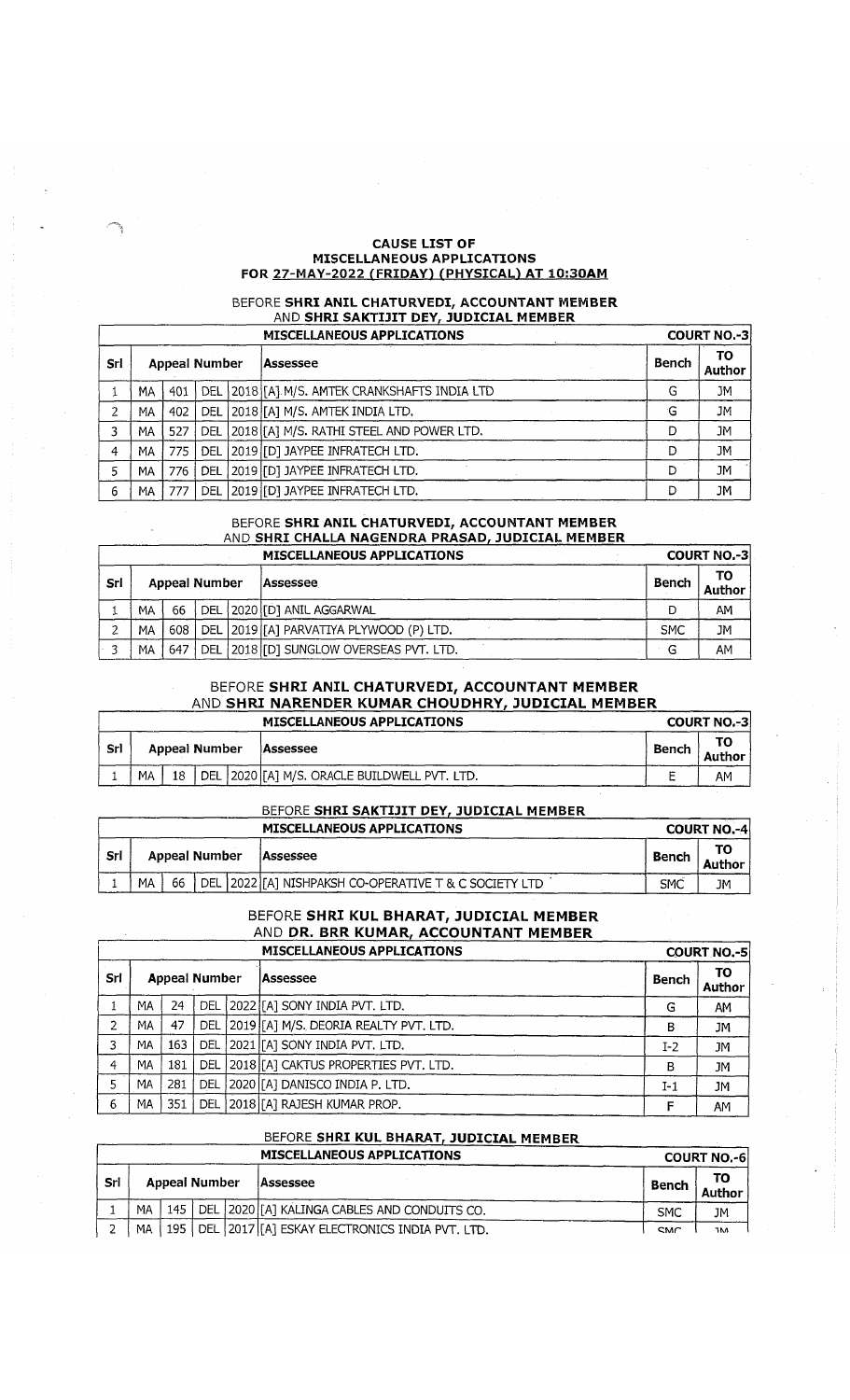## **Date:27.05.2022**

## BEFORE **SHRI CHALLA NAGENDRA PRASAD, JUDICIAL MEMBER** \_\_\_\_\_\_\_\_\_AND **DR. BRR KUMAR, ACCOUNTANT MEMBER\_\_\_\_\_\_\_\_**

|     |                      |       |  | <b>MISCELLANEOUS APPLICATIONS</b>                 |              | <b>COURT NO.5</b> |
|-----|----------------------|-------|--|---------------------------------------------------|--------------|-------------------|
| Srl | <b>Appeal Number</b> |       |  | lAssessee                                         | <b>Bench</b> | TO.<br>Author     |
|     | MA.                  | 676 I |  | DEL 2019 [D] M/S. IMPULSE INTERNATIONAL PVT. LTD. | ◠<br>◡       | AM                |
|     | МA                   | 677   |  | DEL 2019 [[A] AMTECH ENGINEERS                    | А            | JM                |
|     | MА                   |       |  | 883   DEL   2019   [A] SMT. ABHA GUPTA            |              | JM                |
|     | MA                   | 884   |  | DEL   2019   [A] PREMIER BOOK CO.                 |              | AM                |

# BEFORE **SHRI CHALLA NAGENDRA PRASAD, JUDICIAL MEMBER**

|     | <b>MISCELLANEOUS APPLICATIONS</b> |               |  |          |                                  |              |    |  |  |  |
|-----|-----------------------------------|---------------|--|----------|----------------------------------|--------------|----|--|--|--|
| Srl | <b>Appeal Number</b>              |               |  | Assessee |                                  | TO<br>Author |    |  |  |  |
|     | MA                                | $155^{\circ}$ |  |          | DEL   2019 [[A] SMT. RAJNI VERMA | SMC          | JM |  |  |  |

#### BEFORE **DR. BRR KUMAR, ACCOUNTANT MEMBER** AND **SHRI ANUBHAV SHARMA, JUDICIAL MEMBER**

|                   | <b>MISCELLANEOUS APPLICATIONS</b> |     |            |  |                                                                    |   |                     |  |  |
|-------------------|-----------------------------------|-----|------------|--|--------------------------------------------------------------------|---|---------------------|--|--|
| Srl               | <b>Appeal Number</b>              |     |            |  | Assessee                                                           |   | <b>TO</b><br>Author |  |  |
| 1                 | MA                                | 61  |            |  | DEL 2020 [D] M/S. STATE BANK OF INDIA                              | G | JM                  |  |  |
| 2                 | MA                                | 63  |            |  | DEL 2020 [A] M/S. ARIHANT PUBLICATIONS (INDIA) LTD.                | Ė | AM                  |  |  |
| 3                 | <b>MA</b>                         | 90  | <b>DEL</b> |  | 2020 [D] MANKIND PHARMA LTD.                                       | E | JM                  |  |  |
| 4                 | MA                                | 94  |            |  | DEL 2021 [D] SH. ANIL AGGARWAL                                     | D | AΜ                  |  |  |
| 5                 | MA                                | 112 | <b>DEL</b> |  | 2020 [D] MANKIND PHARMA LTD.                                       | E | JM                  |  |  |
| 6                 | MA                                | 162 | <b>DEL</b> |  | 2020 [A] M/S. LEGACY FOOD PVT. LTD.                                | D | AM                  |  |  |
| 7                 | MA                                | 163 | <b>DEL</b> |  | 2020 [A] M/S. LEGACY FOOD PVT. LTD.                                | D | AM                  |  |  |
| 8                 | MA                                | 183 |            |  | DEL 2020 [A] SINGHAL SUNRISE STEELS PVT. LTD.                      | G | AM                  |  |  |
| 9                 | <b>MA</b>                         | 200 |            |  | DEL 2019 [D] PATRONAGE WELFARE & EDUCATIONAL SOCIETY               | F | <b>JM</b>           |  |  |
| 10                | <b>MA</b>                         | 238 | DEL        |  | 2018 [[A] M/S ASSOTEOCH SUPERTECH JOINT VENTURE                    | C | <b>JM</b>           |  |  |
| 11                | MA                                | 337 |            |  | DEL 2017 [D] M/S. MONNET ISPAT & ENERGY LTD.                       | E | <b>JM</b>           |  |  |
| $12 \overline{ }$ | <b>MA</b>                         | 370 | <b>DEL</b> |  | 2019 [A] MR. SUDHIR CHOUDHARY                                      | G | AM                  |  |  |
| 13                | <b>MA</b>                         | 431 | DEL        |  | 2019 [D] SH. NIRANJAN KOIRALA                                      | F | <b>JM</b>           |  |  |
| 14                | <b>MA</b>                         | 439 | <b>DEL</b> |  | 2018 [D] RAM KISHAN                                                | F | AM                  |  |  |
| 15                | MA                                | 446 | <b>DEL</b> |  | 2019 [D] M/S CHADHA EDUCATION SOCIETY                              | D | AM                  |  |  |
| 16                | <b>MA</b>                         | 532 | DEL        |  | 2017 [A] SH. MAM CHAND GOEL                                        | E | AM                  |  |  |
| 17                | MA                                | 732 | DEL        |  | 2018 [D] SH. NIRANJAN KOIRALA                                      | F | JM.                 |  |  |
| 18                | MA                                | 778 | <b>DEL</b> |  | 2019 [D] VARUN SETH                                                | F | JM                  |  |  |
| 19                | MA                                | 781 | <b>DEL</b> |  | 2018 [TA] ASIA SUGAR INDUSTRIES PVT. LTD.                          | A | <b>AM</b>           |  |  |
| 20                | MA                                | 844 | <b>DEL</b> |  | 2019 [A] SURPREET SINGH SURI                                       | G | <b>AM</b>           |  |  |
| 21                | MA                                | 866 | <b>DEL</b> |  | 2019 [[A] M/S. AASL (INDIA) PROPERTIES AND INFRASTRUCTURE (P) LTD. | A | <b>AM</b>           |  |  |

**\*REST OF MISCELLANEOUS APPLICATIONS ARE ADJOURNED AS PER ANNEXURE-'A \**

 $\bar{\beta}$ 

λl حنفا

**Assistant Registrar**

 $-2-$ 

.<br>Se

 $\frac{d}{dt}$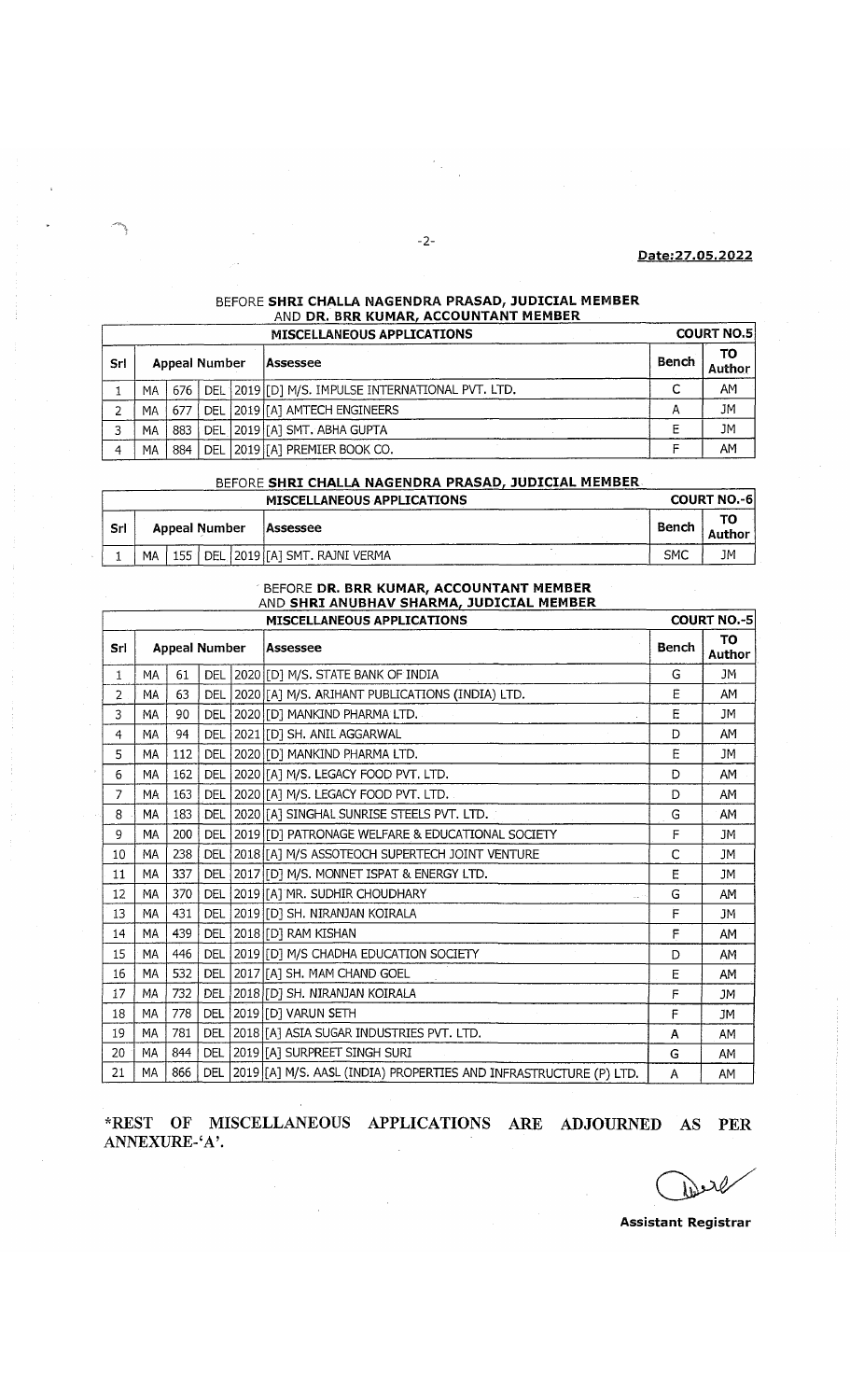# **ANNEXURE-'A'**

# **INCOME TAX APPELLATE TRIBUNAL:DELH1 BENCHES: NEW DELHI**

**Date: 26th May, 2022**

**The following Miscellaneous Applications fixed for hearing on 27/05/2022 are adjourned as per list below: -**

# BEFORE **SHRI GS PANNU, PRESIDENT** AND **SHRI SAKTIJIT DEY, JUDICIAL MEMBER**

|                | Adjourned to 24.06.2022<br><b>MISCELLANEOUS APPLICATIONS</b> |     |            |  |                                                  |              |              |  |  |  |  |
|----------------|--------------------------------------------------------------|-----|------------|--|--------------------------------------------------|--------------|--------------|--|--|--|--|
| Srl            | <b>Appeal Number</b>                                         |     |            |  | Assessee                                         | <b>Bench</b> | ΤO<br>Author |  |  |  |  |
|                | МA                                                           | 33  | <b>DEL</b> |  | 2020 [D] UMESH GARG                              | G            | JM           |  |  |  |  |
| $\overline{2}$ | ΜA                                                           | 54  | DEL        |  | 2020 [D] HINDUSTAN THERMAL EPC COMPANY PVT. LTD. |              | JM           |  |  |  |  |
| 3              | ΜA                                                           | 60  | DEL        |  | 2020 [D] ENGINEERING PROJECTS INDIA LTD.         | В            | JM           |  |  |  |  |
| 4              | MΑ                                                           | 82  | DEL        |  | 2020 [D] ATNT INFRASTURCTURE SERVICES PVT. LTD.  | А            | <b>JM</b>    |  |  |  |  |
| 5              | MA                                                           | 86  | DEL        |  | 2020 [D] SHRI LAL MAHAL LTD.                     | G            | JM           |  |  |  |  |
| 6              | MA                                                           | 99  | DEL        |  | 2020 [[D] HBA INTERNATIONAL INDIA PVT. LTD.      | C            | <b>JM</b>    |  |  |  |  |
| 7              | MA                                                           | 122 | DEL        |  | 2020 [[A] RAMAN KUMAR KAPUR                      | F            | JM           |  |  |  |  |
| 8              | MA                                                           | 161 | DEL        |  | 2021 [[A] JAKHOTIA POLYMERS PVT. LTD.            |              | JM           |  |  |  |  |
| 9              | MA                                                           | 842 | DEL        |  | 2019 [D] VIKRAM DHIRANI                          | F            | JМ           |  |  |  |  |

## BEFORE **SHRI NARENDRA KUMAR BILLAIYA, ACCOUNTANT MEMBER** \_\_\_\_\_\_\_\_\_AND **SHRI YOGESH KUMAR US, JUDICIAL MEMBER\_\_\_\_\_\_\_\_**

|                |     |     |                      | MISCELLANEOUS APPLICATIONS                         | Adjourned to 24.06.2022 |                            |
|----------------|-----|-----|----------------------|----------------------------------------------------|-------------------------|----------------------------|
| Srl            |     |     | <b>Appeal Number</b> | Assessee                                           | Bench                   | <b>TO</b><br><b>Author</b> |
| $\leq 1$       | МA  | 48  | <b>DEL</b>           | [2020][D] M/S. PARSONS BRINCKERHOFF INDIA (P) LTD. | F                       | AM                         |
| $\overline{2}$ | МA  | 52  | DEL                  | 2020 [D] AWK STEEL WIRES PVT. LTD.                 | A                       | AM                         |
| 3.             | МA  | 70  | <b>DEL</b>           | 2020 [D] M/S BHUDEVA ESTATES PVT. LTD.             | Α                       | AM                         |
| 4              | MA  | 83  | DEL                  | [2020][A] SH. RAJESH AGARWAL (HUF)                 | F                       | JM                         |
| 5.             | МA  | 88  | <b>DEL</b>           | [2020][D] B.L. KASHYAP & SONS PVT. LTD.            | А                       | AM                         |
| 6              | MA  | 96  |                      | DEL 2018 [A] SHOURYA TOWERS PVT. LTD.              | G                       | JM                         |
| 7              | MA  | 184 | <b>DEL</b>           | 2020 [A] AGEMO EXIM LTD.                           | E                       | JM                         |
| 8              | MA. | 233 | DEL                  | 2018 [A] SHOURYA TOWERS PVT. LTD.                  | G                       | JM                         |
| 9              | MA  | 796 |                      | DEL   2019 [D] M/S STALWART PROPERTIES PVT. LTD.   | G                       | AM                         |

# BEFORE **SHRI NARENDRA KUMAR BILLAIYA, ACCOUNTANT MEMBER** AND **SHRI NARENDER KUMAR CHOUDHRY, JUDICIAL MEMBER**

|     | Adjourned to 24.06.2022 |     |  |                                                           |  |       |                     |
|-----|-------------------------|-----|--|-----------------------------------------------------------|--|-------|---------------------|
| Srl | Appeal Number           |     |  | Assessee                                                  |  | Bench | то<br><b>Author</b> |
|     | <b>MA</b>               |     |  | 269   DEL 2013 [[A] M/S. UNIVERSAL DAIRY PRODUCTS P. LTD. |  | T-1   | AM                  |
|     | МA                      | 885 |  | DEL 2019 [D] M/S. ARJUN ISPAT INDIA PVT. LTD.             |  | А     | AМ                  |

 $...2/-$